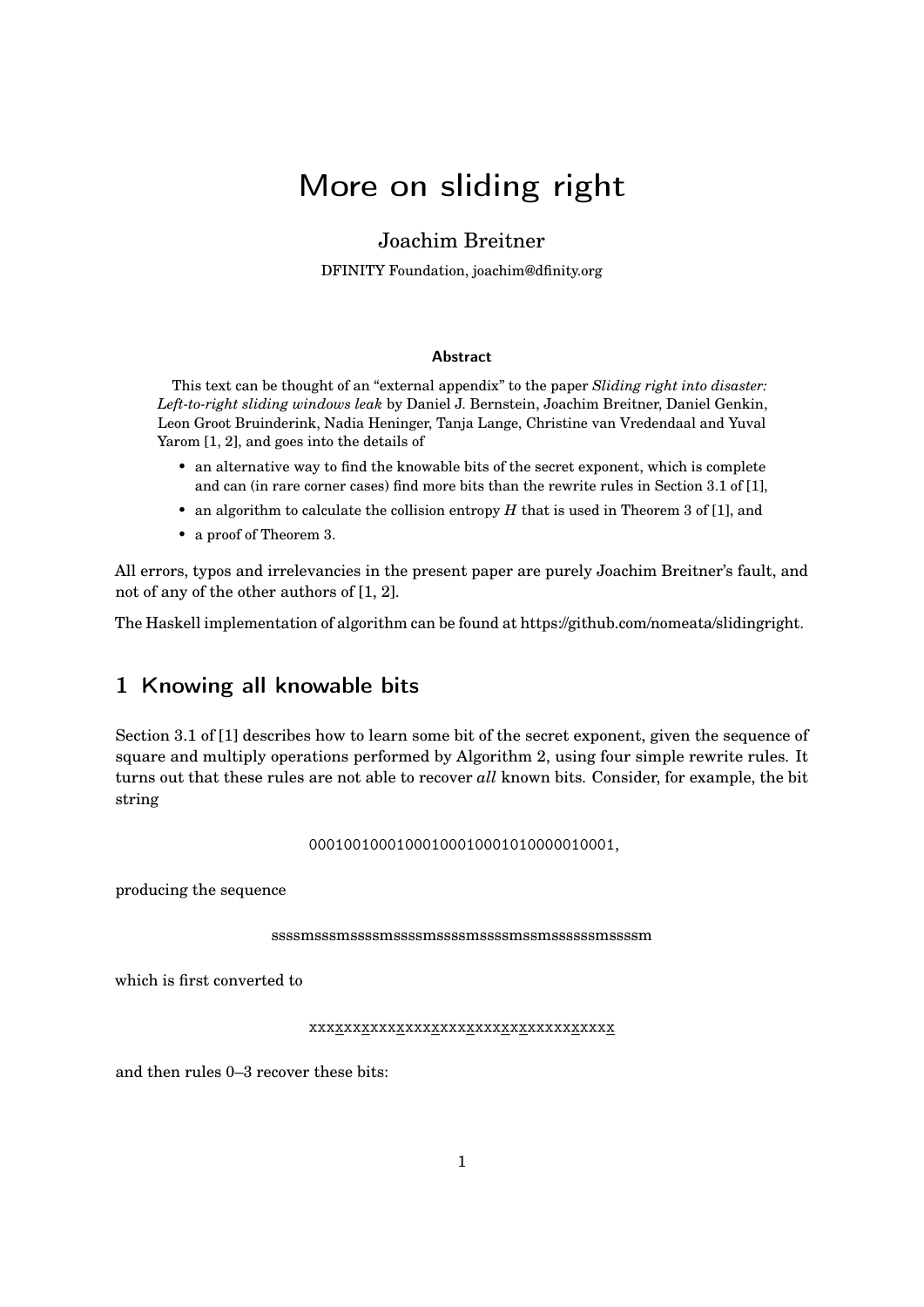#### xxx<u>1</u>xx<u>1</u>0xx<u>1</u>xxx<u>1</u><br>a ↑ b *b* xxx1 *c* xxx1 *d* x1 *e* 00xxx1xxx1

But every bit sequence leading to the above sequence of squares and multiplies must have a 1 in the position marked with an arrow!

To see why the most significant bit of the multiplier for multiplication *b* must be there, consider the alternatives. It cannot be one bit earlier, as then it would be included in the window for *a*. It also cannot be later, i.e. a multiplication with 3 or 1, as then the same would hold for *c*, and hence *d*, which is not possible, as otherwise the multiplication at *d* would include the 1 at *e*.

These missed opportunities are rare and do not significantly affect the efficiency of the pruning, but in the interest of completeness, we provide an algorithm to recover the bits which finds all knowable bits.

#### 1.1 Possible window widths

We can find out all knowable bits if we keep track of the possible widths of the multiplier of each observed multiplication. Consider a multiplication at position  $i = 5$ , i.e. xxx1xxxxx. For  $w = 4$ , this corresponds to one of four cases:

|  | Case 1: $x1xx1xxxx$ , multiplier width: 4  |
|--|--------------------------------------------|
|  | Case 2: $xx1x10xxx$ , multiplier width: 3  |
|  | Case 3: $xxx1100xxx$ , multiplier width: 2 |
|  | Case 4: $xxxx1000xx$ , multiplier width: 1 |

The key idea is now that **multipliers do not overlap**. More precisely, if the multiplier of the multiplication at position *i* has width  $m_i$  and the multiplier of the multiplication at position *j* has width  $m_j$  (with  $i > j$ ), then

$$
i + m_i - w \geq j + m_j.
$$

From this, we can derive a simple linear algorithm that calculates the possible multiplier widths for each multiplication. We define

- $m_i^-$  to be the smallest possible width of the multiplication at position *i*, and
- $m_i^{\dagger}$  to be the largest possible width of the multiplication at position *i*.

Let  $M = \{k_0, k_1, \ldots, k_n\}$  be the positions of the multiplications, with  $k_0 > \cdots > k_M$ . Then

$$
m_{k_i}^- = \begin{cases} 1, & \text{if } i = n \\ \max(1, k_{i+1} + m_{k_{i+1}}^- + w - k_i), & \text{otherwise, and} \end{cases}
$$
  

$$
m_{k_i}^+ = \begin{cases} w, & \text{if } i = 0 \\ \min(w, k_{i-1} + m_{k_{i-1}}^+ - w - k_i), & \text{otherwise.} \end{cases}
$$

Note that *m*<sup>−</sup> can be calculated going from right to left, while *m*<sup>+</sup> can be calculated going from left to right.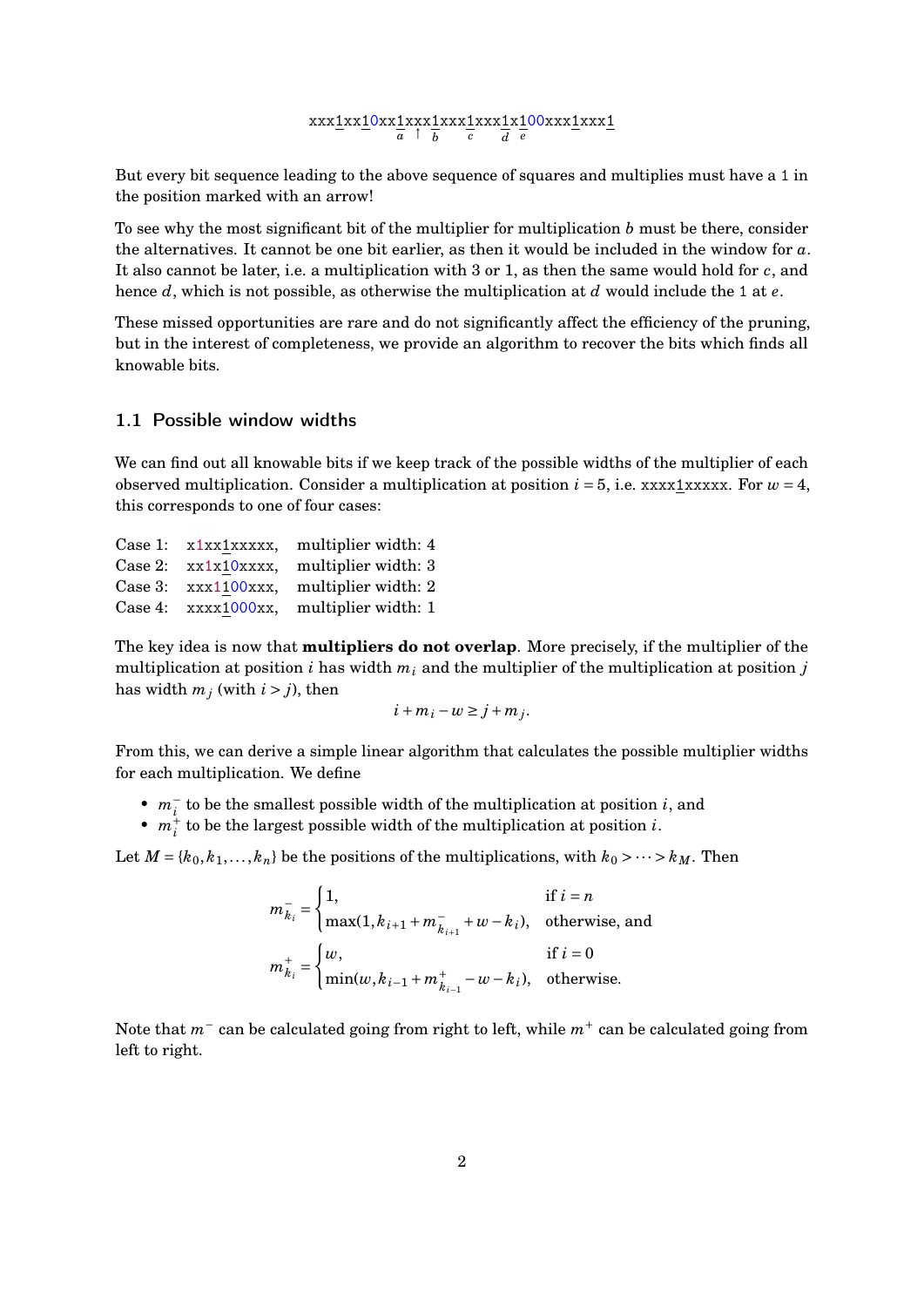Given  $m<sup>−</sup>$  and  $m<sup>+</sup>$ , we can calculate all the knowable bits of the input sequence. Let us represent this by  $b_i \in \{0, 1, x\}$ , defined as follows:

$$
b_i = \begin{cases} 1, & \text{if } i \in M \\ 1, & \text{else if } j + m_j^- - 1 = i = j + m_j^+ - 1 \text{ for some } j \in M \\ \text{x,} & \text{else if } j + m_j^- - 1 \le i \le j + m_j^+ - 1 \text{ for some } j \in M \\ 0 & \text{otherwise.} \end{cases}
$$

The first case corresponds to Rule 0 in Section 3.1 of [\[1\]](#page-10-0) (last bit), the second to Rule 2 (first bit) and the last case to Rules 1 and 3 (trailing and leading zeroes).

**Theorem 1** *This algorithm is correct and complete.*

This means not only that the input sequence have bit *i* set according to  $b_i$ , but also that if  $b_i = x$ , then there are two input sequence that produce the given sequence of squares and multiplies and differ at bit *i*. In other words: All knowable bits are known.

PROOF (SKETCH) Correctness follows by construction of the algorithm. Completeness, because for every unknown bit  $(x)$  we can construct two sequences, one with a 1 and one with a 0 in that spot, that map to the same square-and-multiply sequence.

**Example** For the input above, with  $w = 4$ , we learn

| Input:  |  |               |  |  | XXXXXXXXXXXXXXXXXXXXXXXXXXXXXXXXXXX      |  |
|---------|--|---------------|--|--|------------------------------------------|--|
| $m^-$ : |  | 4 3 3 3 3 3 1 |  |  | $\begin{array}{ccc} & 1 & 1 \end{array}$ |  |
| $m^+$ : |  |               |  |  | 4 3 3 3 3 3 1 3 3                        |  |
| $b_i$ : |  |               |  |  | 1xx11x101x101x101x101x101000xx10xx1.     |  |

#### 1.2 Self-information

Calculating  $m^+$  and  $m^-$  not only allows us to read off all knowable bits, it also allows us to calculate the number of input sequences that produce the given sequence of squares and multiplies.

We define the function  $f(i, z)$  to be the number of colliding sequences for the output including the window at position  $k_i$ , under the additional constraint that the earliest 1 occurs at position  $z$ . This function is recursively defined (and admits to a straight-forward efficient dynamic programming implementation). The base case is  $f(i, z) = 1$  for  $i > n$ , otherwise we have

$$
f(i,z) = \sum_{m=m_{\bar{k}_i}}^{m_{\bar{k}_i}^+} [k_i + m - 1 \le z] \cdot 2^{\max(0,m-2)} \cdot f(i+1,k_i + m - 1 - w)
$$

where

- the sum iterates over all possible multiplier widths at this position,
- the characteristic function selects those where the first 1 of the window is after *z*,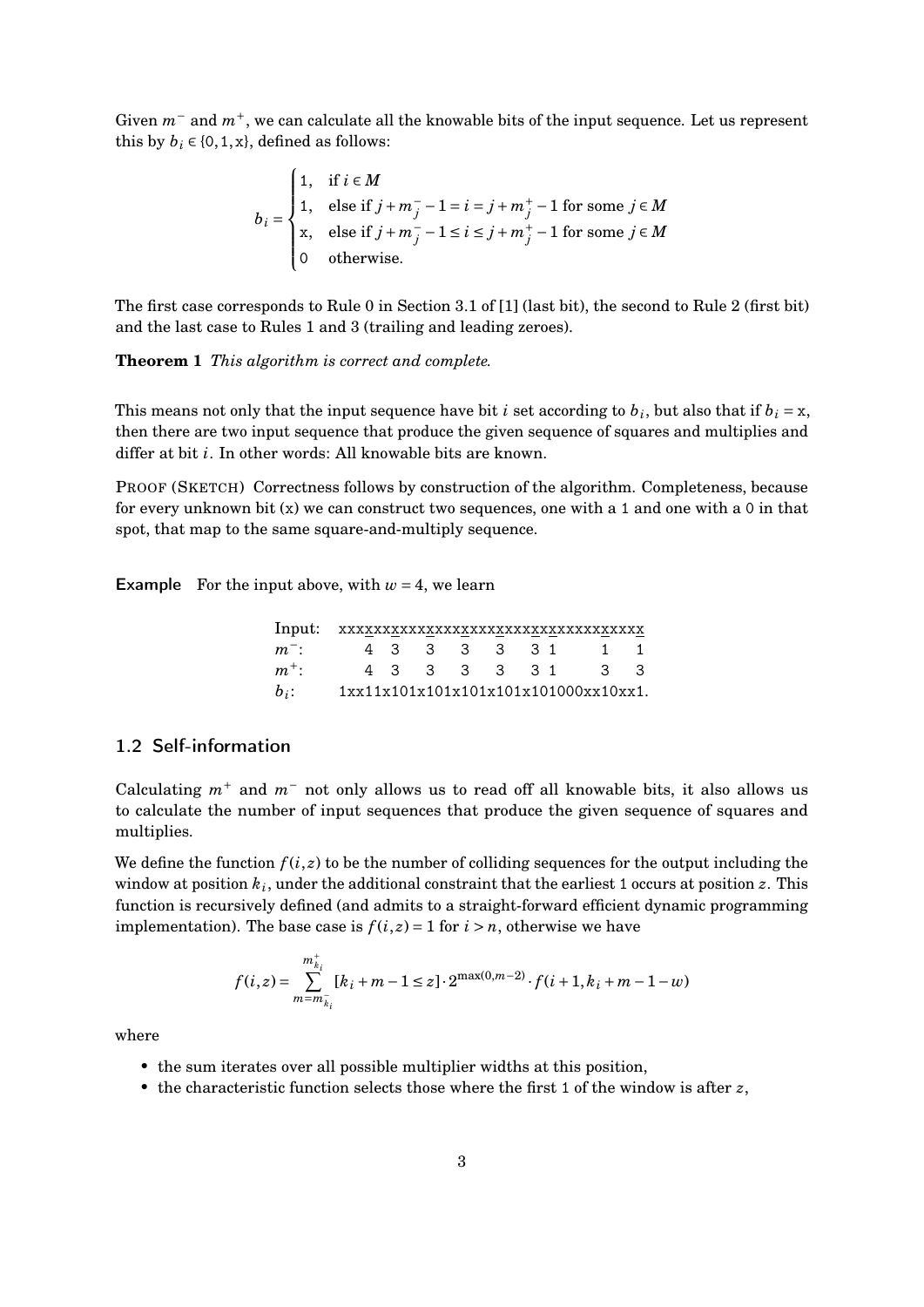- the power of two takes into account the unknown bits in this window,
- and the recursive call goes to the next window, updating the constraint on the next allowed 1.

The total number of colliding sequences is then  $f(0,l)$ , where *l* is the length of the input, and the self-information of the sequence is  $I_s = -\log p_s = -\log \frac{f(0,l)}{2^l}$ .

Example For the example above, this yields 1408 possible input sequences, a self-information of 24.5, and hence 0.70 bits of self-information per bit of input. Note that 1408 is not simply two to the number of x: not all assignments to yield valid input sequences.

### 2 Calculating the collision entropy of a leak

From Theorem 3 of [\[1\]](#page-10-0) we learn that the expected search tree size depends on the *collision entropy rate H* of the square-and-multiply sequence. While we are not able to give a closed formula of *H* in the window width  $w$ , we can calculate it for a given  $w$ . The individual steps are

- 1. Create a Mealy automaton that converts the bits of the secret exponent into a sequence of squares and multiplies.
- 2. Turn this automaton into an equivalent Hidden Markov Chain, by delaying the output by *w* bits.
- 3. Calculate the collision entropy of the Markov chain by finding the stationary distribution of the colliding process.

Just as Theorem 3 applies to partial information beyond sliding windows, we believe that this approach will be useful to analyze other information leaks.

#### 2.1 A Mealy automaton

We can model the sequence of squares and multiplies performed by Algorithm 2 in [\[1\]](#page-10-0) as a mealy automaton with input alphabet  $\Sigma = \{0, 1\}$  and output alphabet  $\Gamma^* = \{S, M\}^*$  (where M represents a combined square-and-multiply sequence). Because the algorithm may scan up to the next *w* bits, we can use the  $2^{w-1}$  states  $S = \{0, \ldots, 2^{w-1} - 1\}$  to build the automaton in a straight-forward manner, where the state number directly encodes the bits scanned:

| <b>State</b>               | Input | Output              | Next state      |
|----------------------------|-------|---------------------|-----------------|
|                            |       |                     |                 |
|                            |       |                     |                 |
| $0 < x < 2^{w-2}$          |       |                     | $2 \cdot x$     |
| $0 < x < 2^{w-2}$          |       |                     | $2 \cdot x + 1$ |
| $2^{w-2} \leq x < 2^{w-1}$ |       | $SM(2 \cdot x + 1)$ |                 |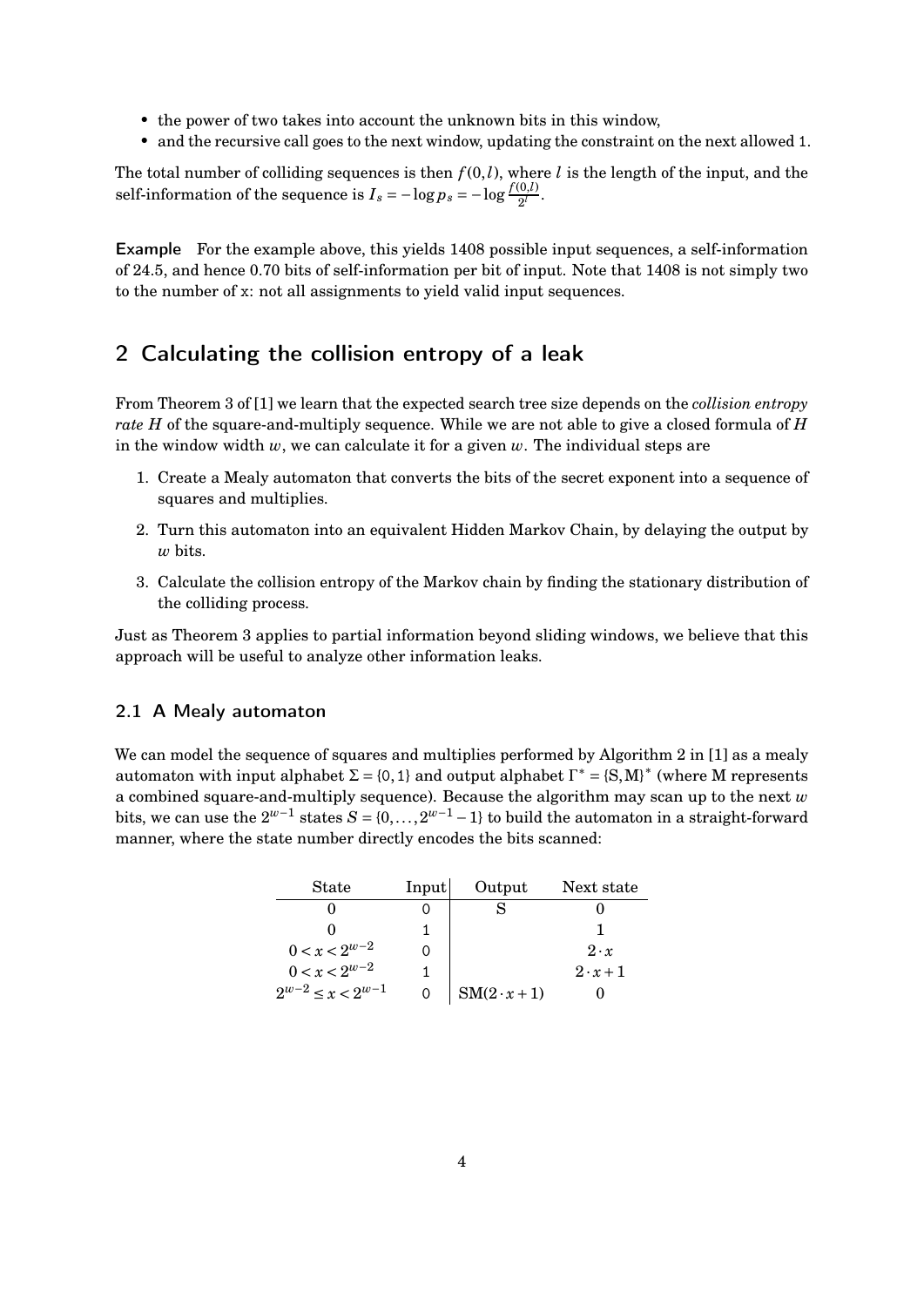

<span id="page-4-0"></span>Figure 1: Mealy automaton,  $w = 4$ 

Once  $w$  bits are scanned into  $x$ , the sequence of squares and multiplies corresponding to  $x$  is printed, defined by

$$
SM(x) \coloneqq S^{w-i-1}MS^i,
$$

where  $i$  is the position of the last 1 in  $x$ , and the algorithm continues again in state 0.

Some states are actually equivalent, such as  $5$  and  $7$  for  $w = 4$ , because the algorithm does not distinguish between the bit sequence 101 and 111, and a standard automaton reduction algorithm can coalesce these nodes. For  $w = 4$ , this the resulting automaton is shown in [Figure 1.](#page-4-0)

#### 2.2 Mealy automaton to Markov chain

Such a Mealy automaton is not yet ideal to analyze, in particular due to the varying length of the output on each transitions. We would prefer to deal with a Markov chain where every state corresponds to one exactly output symbol. While this is obviously not the case for the automaton constructed above, which may have to scan *w* bits before producing output, we can make it so by delaying the output of the bits by *w*−1 steps.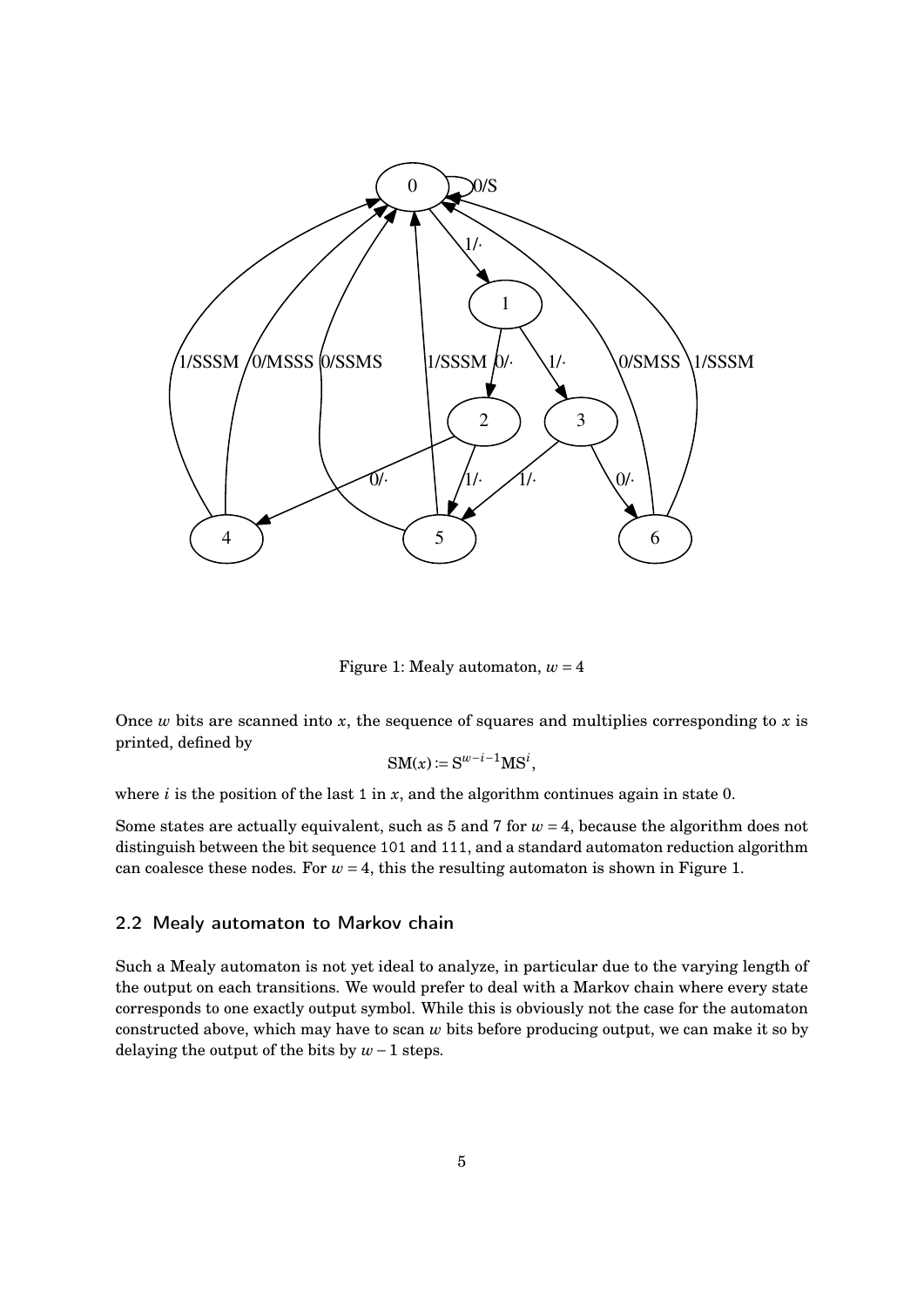

<span id="page-5-0"></span>Figure 2: Markov chain,  $w = 4$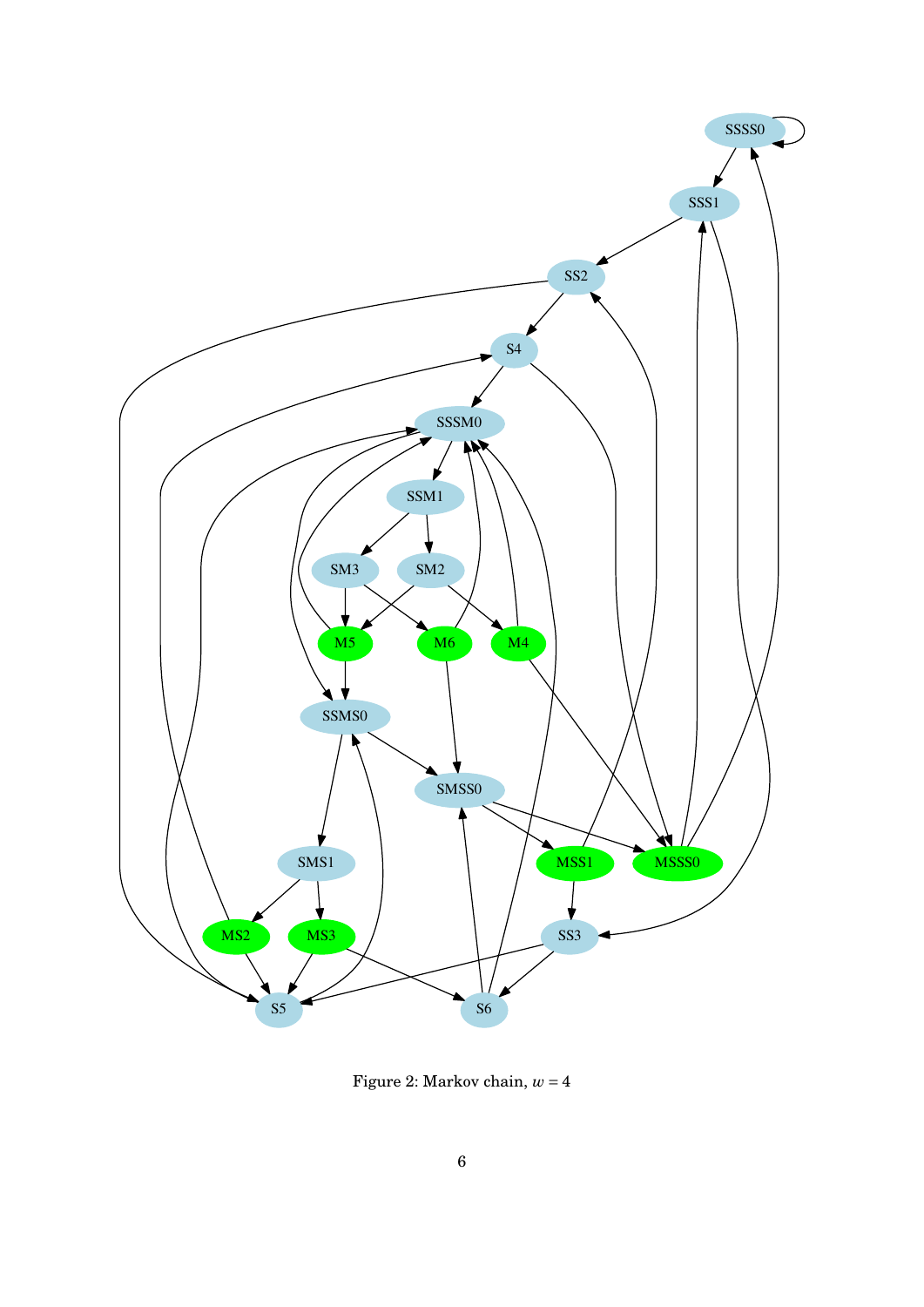In all generality: Given a Mealy automaton with state space *S*, input alphabet Σ, output alphabet  $Γ^*$ , output function  $ρ$ :  $S \times Σ → Γ^*$  and transition function  $δ$ :  $S \times Σ → S$ , we can construct a Markov chain with state space  $S' := S \times \Gamma^*$  which has transitions

$$
(\gamma_1\overline{\gamma_2},s)\longrightarrow(\overline{\gamma_2}\rho(s,i),\delta(s,i))
$$

for  $\gamma_1 \in \Gamma$ ,  $\overline{\gamma_2} \in \Gamma^*$ ,  $s \in S$  and  $i \in \Sigma$  with probability  $\frac{1}{|\Sigma|}$ . This is a hidden state Markov chain, where only the first symbol  $\gamma_1$  of a state ( $\gamma_1\overline{\gamma_2}$ , *s*) is visible. We restrict the Markov chain to the states reachable from a sensibly chosen start state; in our case that is (M*w*,0).

This process turns the mealy automaton from [Figure 1](#page-4-0) into the Markov chain shown in [Figure 2.](#page-5-0) The colors indicate the visible state of each node: green for M, blue for S.

At this point it becomes irrelevant which input bit (0 or 1) causes a transition, as we are interested in the distribution of the output.

#### 2.3 Collision entropy of a Markov chain

The final step is to calculate the collision entropy of a hidden Markov chain. To that end, we construct a Markov chain that simulates the evolution of two independent instances of the given Markov chain, find the stationary distribution of still-colliding states and calculate the probability of the two Markov chains producing different output in the next step. More theoretical details and generalizations of this novel approach can be found in [\[3\]](#page-11-1).

We start with a Markov chain with state space *S*, transition probability  $p: S \to S \to \mathbb{R}$  and visible state *ρ* :: *S* → Γ.

The product Markov chain has state space  $S \times S$  and transition probability

$$
p((s_1, s_2), (s'_1, s'_2)) = p(s_1, s'_1) \cdot p(s_2, s'_2).
$$

We find a probability distribution  $P: C \to \mathbb{R}$  on the colliding states

$$
C := \{(s_1, s_2) \in S \times S \mid \rho(s_1) = \rho(s_2)\}\
$$

that is stationary in the sense that if the product Markov chain starts in this distribution, takes a step and ends up in a state in *C* again, then it is again in this distribution. In other words, it satisfies the equation

$$
P(s) = \frac{\sum_{s' \in C} P(s') \cdot p(s', s)}{\sum_{s', s \in C} P(s') \cdot p(s', s)}.
$$

for all  $s \in C$ . The denominator re-normalizes the distribution, as the next state may not be in *C*. We can find this distribution as the eigenvector with the largest eigenvalue of the transition matrix of the product Markov chain with all transitions outside of *C* set to zero. (In contrast to the usual stationary distribution of a Markov chain, the eigenvalue will be smaller than 1.)

The collision probability rate is now simply the probability of the product Markov chain remaining in *C*, and hence the collision entropy rate is:

$$
H = -\log \sum_{s',s \in C} P(s') \cdot p(s',s).
$$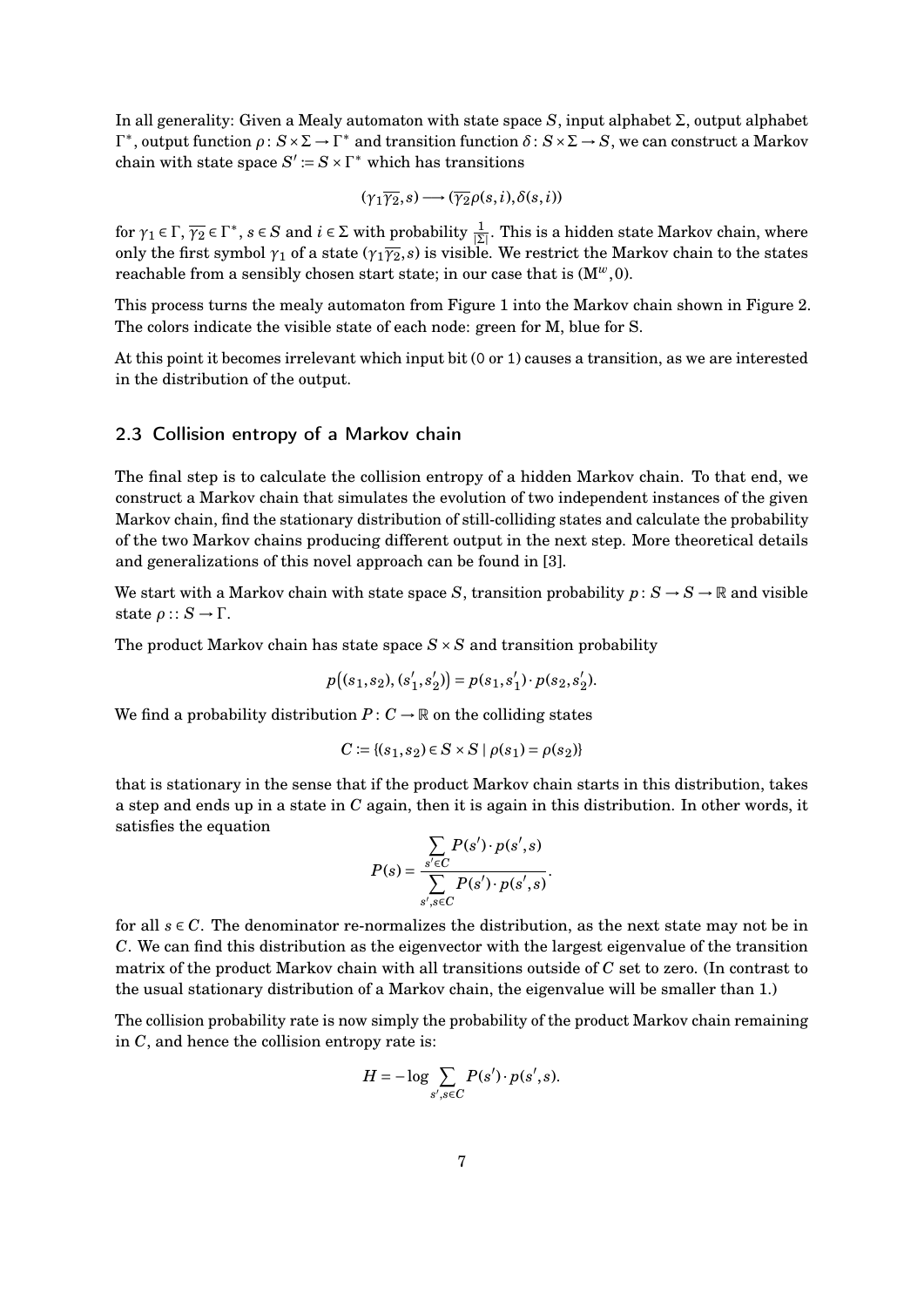

<span id="page-7-0"></span>Figure 3: Collision entropy rate

#### 2.4 Results

We have applied this process to both left-to-right and right-to-left sliding window leaks for various window widths, and obtain the following results, which are also plotted in [Figure 3.](#page-7-0) We can see that for  $w = 4$ , compared to right-to-left, left-to-right hoists the collision entropy rate over the threshold of 0.5, and for  $w = 5$  moves it very close.

|                                                                        |  | - 2 |  |  |
|------------------------------------------------------------------------|--|-----|--|--|
| left-to-right $ 1.000 \t0.786 \t0.652 \t0.545 \t0.460 \t0.395 \t0.345$ |  |     |  |  |
| right-to-left 1.000 $0.643$ $0.463$ $0.360$ $0.294$ $0.249$ $0.215$    |  |     |  |  |

### 2.5 Why not Shannon entropy?

In Theorem 3 and this section, we are are concerned with the collision entropy, also known as as Rényi entropy [\[5\]](#page-11-2), rather than the more common Shannon entropy. Why is this the case? Let us recall the definition of the Shannon entropy  $H_1$  and the collision entropy  $H_2$  for a random variable *X* with  $p_x = P(X = x)$ :

$$
H_1 := -\sum_{x} p_x \cdot \log p_x \qquad H_2 := -\log \sum_{x} p_x^2
$$

We always have  $H_2 \leq H_1$ , and equality for an uniformly distributed X.

Note that  $\sum_{x} p_x^2 = P(X_1 = X_2)$ , the probability of two independent random variables with the same distribution as *X* to coincide, hence the name *collision entropy*. And it is exactly when there is a collision between the partial information from the actual secret key and from the guessed suffix when the pruning algorithm will carry on.

More on the difference between the various entropy measures in the context of cryptography can be found in [\[6\]](#page-11-3).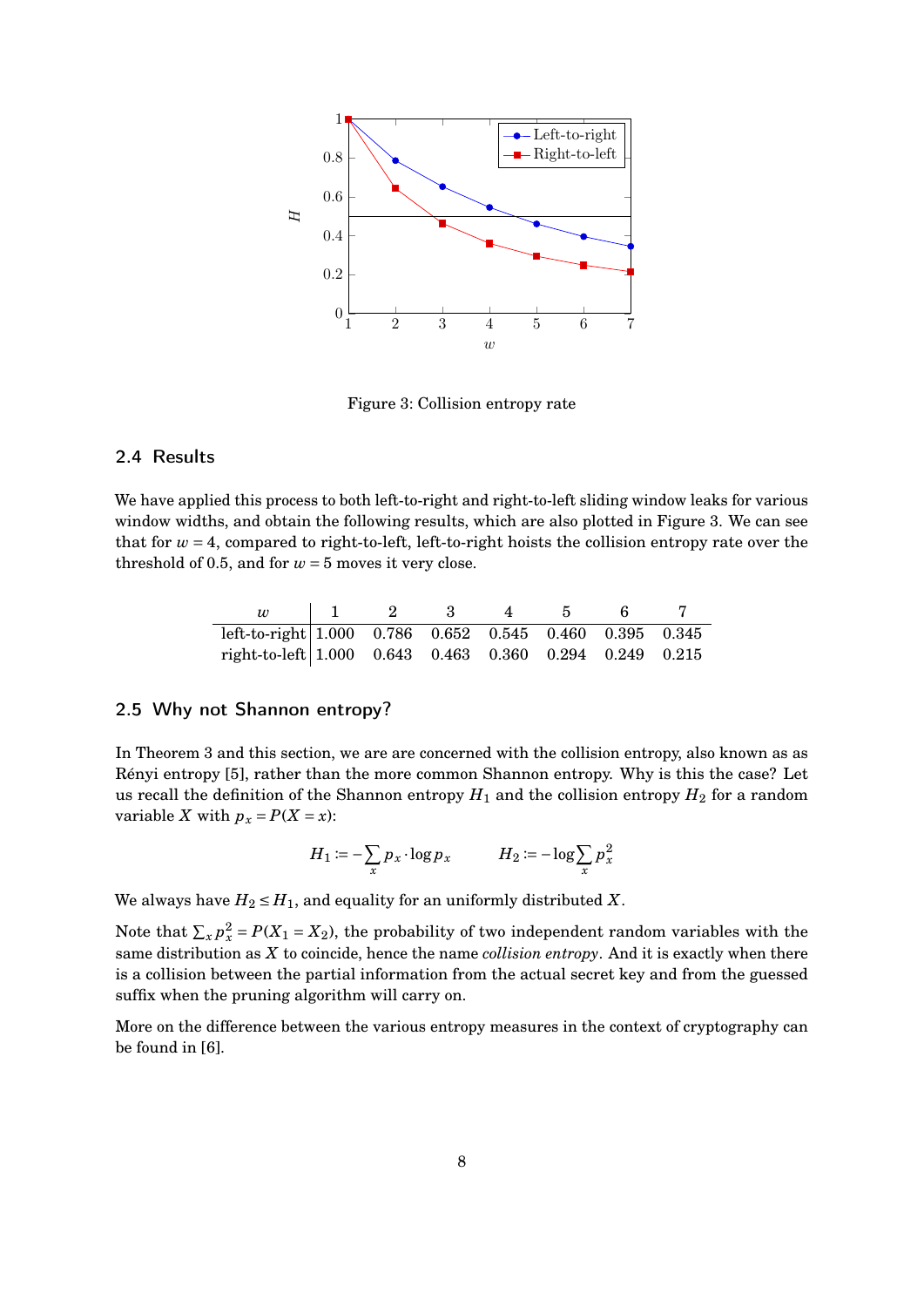### 3 Proof of Theorem 3

We can prove Theorem 3 of [\[1\]](#page-10-0) in a more general setting than just left-to-right leakage: We assume an oracle that, given a hypothesized suffix  $p'$  of  $d_p$  of length  $n$  tells us whether this is indeed a possible suffix. This framework allows us to model various forms of partial information about *dp*, including randomly known bits and square and multiply sequences.

In notation:  $A_n(d_p, d'_p)$  $p'$ ) holds if the oracle does not refute the *n* least significant bits of  $d'_p$  as a possible suffix of  $d_p$ .

Assumption Our proof relies on these assumptions:

1. If we guessed  $d'_{p}$  and  $d'_{q}$  wrong, and the least significant wrongly guessed bit is at position *i*, then we assume that the probability that the RSA equation

$$
RSA_n(d_p, d_q) := (ed_p - 1 + k_p)(ed_q - 1 + k_q) = k_p k_q N \mod 2^n
$$

holds to be  $2^{-(n-i)}$ .

- 2. In the above situation, we assume that the probability of the oracles for  $d<sub>p</sub>$  and  $d<sub>q</sub>$  to accept the guesses after the first wrongly guessed bit are independent.
- 3. The probability of the oracle accepting an *n*-bit suffix where the last *i* bits are correct is less than the probability of the oracle accepting a random  $(n - i)$ -bit suffix:

$$
P(A_n(d_p, d'_p) |
$$
 last *i* bits of  $d'_p$  are correct)  $\leq P(A_{n-i}(d_p, d'_p))$ 

4. The probability of the oracle accepting a next bit is constant. In other words,

$$
P(A_n(d_p, d_q)) = 2^{-nH}
$$

for some  $H \in [0,1]$ . The constant *H* can be understood as the collision entropy rate of the oracle.

It suffices if these assumptions hold for almost all *n*; if they do not hold for small *n* then the inequality in Theorem 3 holds up to a constant factor.

**Proof** We use some additional notation: Let *k* be the key size, i.e. the lengths of both  $p, q \in \{0,1\}^k$ . We use  $(x, y) \neq (x', y')$  to denote that the *n* least significant bits of *x* and *x'* and of *y* and *y'* are equal, and that the *n*'th bit of either *x* and *x'* or *y* and *y'* differ.

In general, the size of a search tree with pruning is

$$
S(d_p, d_q) := \sum_{n=0}^{k-1} \sum_{d'_p, d'_q \in \{0,1\}^n} [\text{OK}_n(d_p, d_q, d'_p, d'_q)]
$$

where the predicate OK is true if the least significant *n* bits of  $d'_p$  and  $d'_q$  are potentially correct suffixes of the actual values  $d_p$  and  $d_q$ . In our case,

$$
OK_n(d_p, d_q, d'_p, d'_q) := A_n(d_p, d'_p) \wedge A_n(d_q, d'_q) \wedge RSA_n(d'_p, d'_q).
$$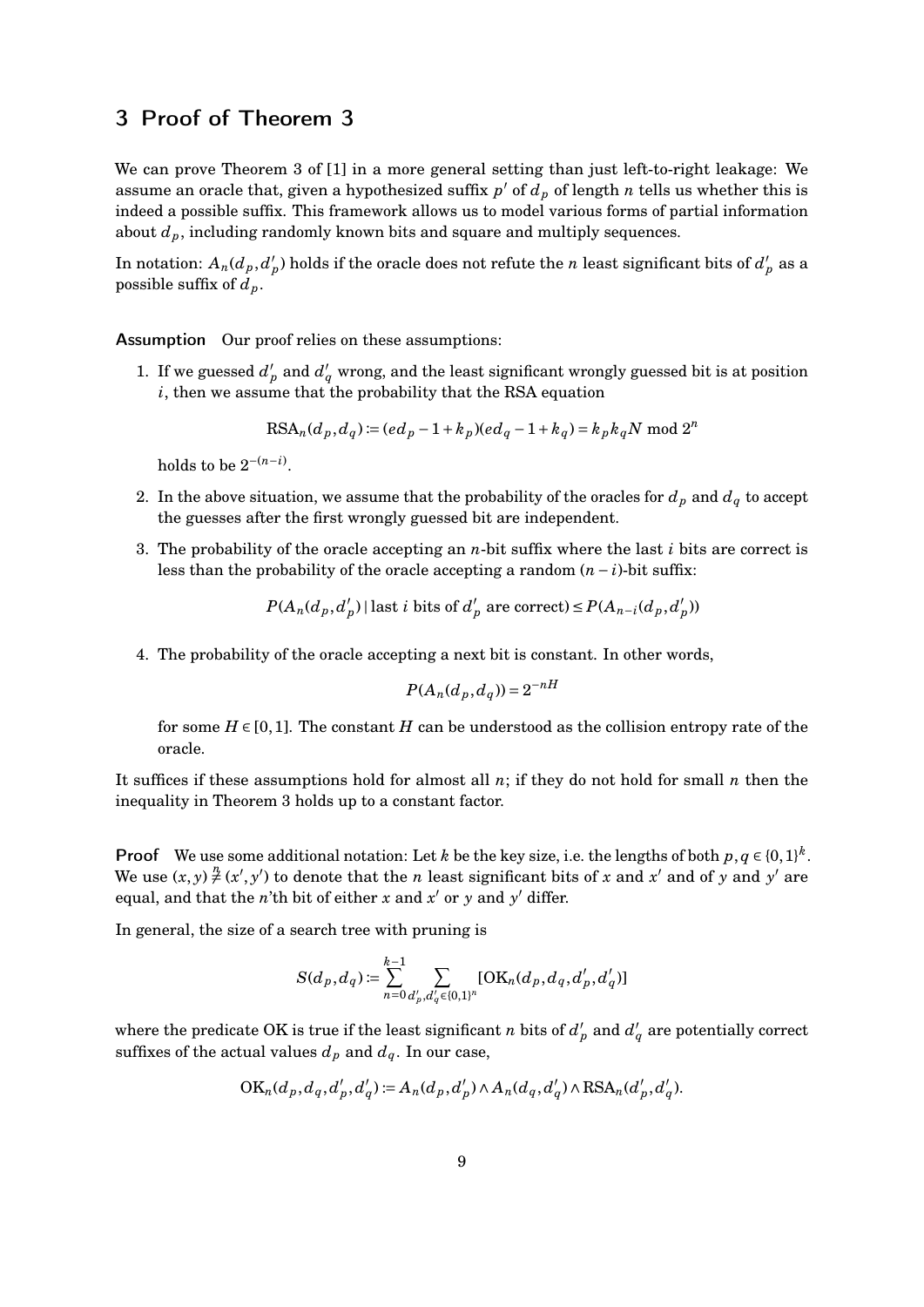This notion of size counts all nodes of the tree that are not pruned, i.e. excludes the leaves where a contradiction is observed.

We can further split this sum up according to whether we guessed all bits correctly (in which case  $[OK_n(d_p, d_q, d'_p)]$  $_{p}^{\prime},\overline{d}_{q}^{\prime}$  $q'$ )] = 1) or if not, when was the first bit that we guessed wrongly:

$$
S(d_p, d_q) = \sum_{n=0}^{k-1} \left( 1 + \sum_{i=0}^n \sum_{d'_p, d'_q \in \{0,1\}^n} [(d'_p, d'_q) \neq (d_p, d_q) \wedge \mathrm{OK}_n(d_p, d_q, d'_p, d'_q)] \right).
$$

Reordering the sum to iterate over the position of the wrongly guessed bit first, we get

$$
S(d_p, d_q) = k + \sum_{i=0}^{k-1} \sum_{n=i}^{k-1} \sum_{d'_p, d'_q \in \{0,1\}^n} [(d'_p, d'_q) \neq (d_p, d_q) \wedge \mathrm{OK}_n(d_p, d_q, d'_p, d'_q)].
$$

At this point we use the assumption that once bit *i* of  $d_p$  or  $d_q$  has been guessed wrong, the following *n* − *i* bits pass the RSA check with uniform probability  $2^{-(n-i)}$  and furthermore that the likelihood of the oracle to accept  $d'$  $p'$  is independent of the oracle accepting  $d'$ *q* . Formally, this means that, over all keys  $d_p$  and  $d_q$ , we have

$$
\sum_{d'_p, d'_q \in \{0,1\}^n} P((d'_p, d'_q) \neq (d_p, d_q) \wedge \mathrm{OK}_n(d_p, d_q, d'_p, d'_q))
$$
\n
$$
= \sum_{d'_p, d'_q \in \{0,1\}^{n-i}} 2^{-(n-i)} \cdot P(A_{n-i}(d_p, d'_p)) \cdot P(A_{n-i}(d_q, d'_q))
$$

Plugged into the above, we get

$$
E(S(d_p, d_q)) = k + \sum_{i=0}^{k-1} \sum_{n=0}^{k-1-i} \sum_{d'_p, d'_q \in \{0, 1\}^n} 2^{-n} \cdot P(A_n(d_p, d'_p)) \cdot P(A_n(d_q, d'_q))
$$
  
\n
$$
\leq k + \sum_{i=0}^{k-1} \sum_{n=0}^{k-1} \sum_{d'_p, d'_q \in \{0, 1\}^n} 2^{-n} \cdot P(A_n(d_p, d'_p)) \cdot P(A_n(d_q, d'_q))
$$
  
\n
$$
= k \cdot \left(1 + \sum_{n=0}^{k-1} \sum_{d'_p, d'_q \in \{0, 1\}^n} 2^{-n} \cdot P(A_n(d_p, d'_p)) \cdot P(A_n(d_q, d'_q))\right)
$$

By the last assumption this simplifies to

$$
E(S(d_p, d_q)) \le k \cdot \left(1 + \sum_{n=0}^{k-1} \sum_{d'_p, d'_q \in \{0, 1\}^n} 2^{-n} \cdot 2^{-nH} \cdot 2^{-nH}\right)
$$
  
=  $k \cdot \left(1 + \sum_{n=0}^{k-1} 2^{n \cdot (1-2H)}\right)$   
=  $k \cdot \left(1 + \frac{1 - 2^{k \cdot (1-2H)}}{1 - 2^{1-2H}}\right).$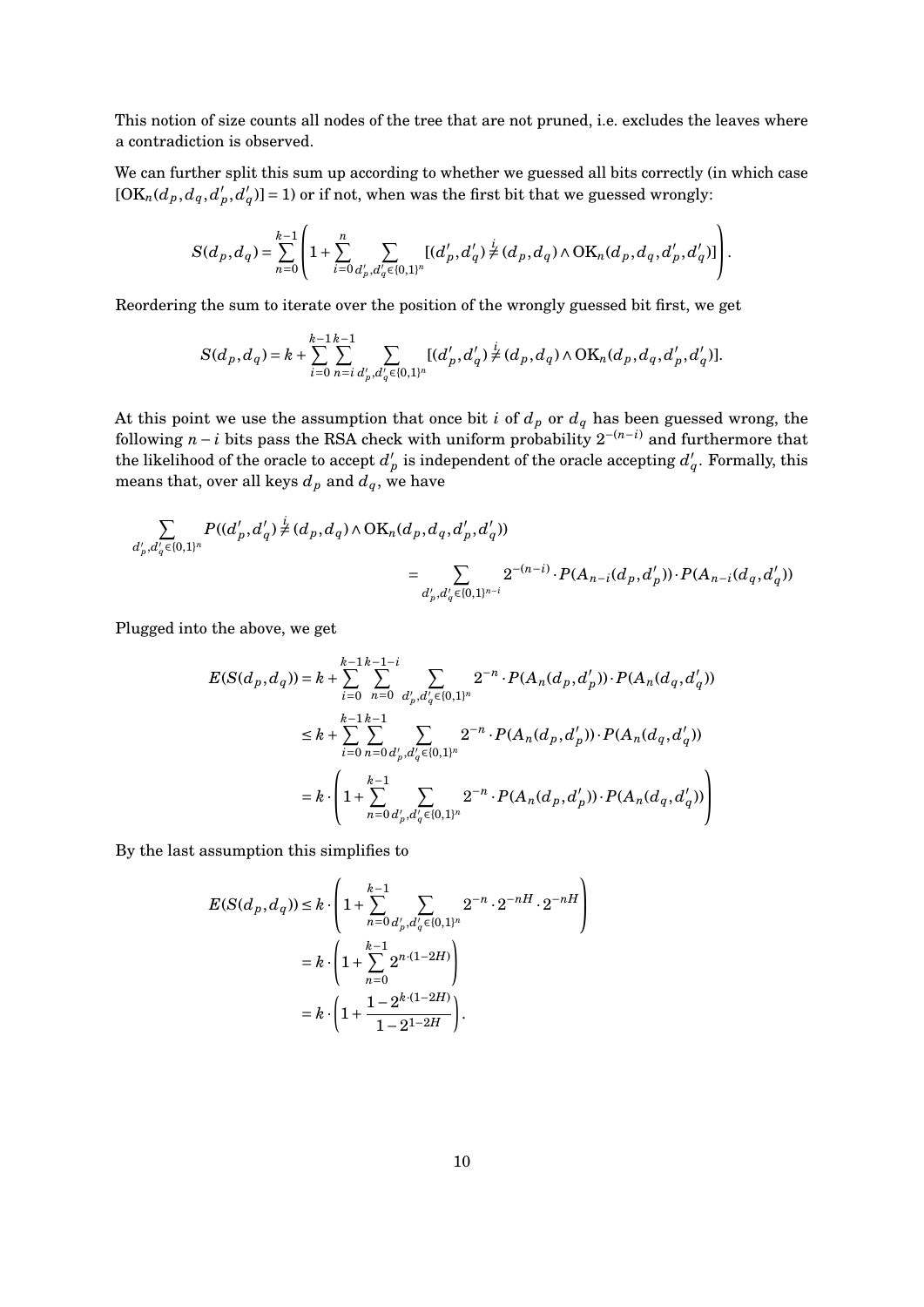

<span id="page-10-1"></span>Figure 4: Validation of Theorem 3

Validation In order to empirically validate Theorem 3, we plot the predicted upper bound as well as the measured tree sizes in [Figure 4,](#page-10-1) with pruning based on

- randomly known bits, similar to the setting of [\[4\]](#page-11-4),
- left-to-right sliding window sequences of squares and multiply of varying window window width,
- a hypothetical leak where the attacker learns the number of set bits, but not their positions, per fixed window.

We find that the graph does not refute our theorem.

The graph measures the tree size for 50 randomly chosen 1024 bit keys. The search was aborted if the tree size exceeds 100,000 nodes. Note that close to  $H = 0.5$  and further left, the plots show the average search tree size over those attempts that finished within the limit.

### Acknowledgments

We would like to thank all the other authors of [\[1,](#page-10-0) [2\]](#page-11-0) for the opportunity to collaborate on this paper. This work was done while the author was affiliated with the University of Pennsylvania, with support from by the National Science Foundation under grants 1319880 and 14-519.

### References

<span id="page-10-0"></span>[1] Daniel J. Bernstein, Joachim Breitner, Daniel Genkin, Leon Groot Bruinderink, Nadia Heninger, Tanja Lange, Christine van Vredendaal, and Yuval Yarom. Sliding right into disaster: Left-to-right sliding windows leak. Cryptology ePrint Archive, Report 2017/627, 2017. [https://eprint.iacr.org/2017/627.](https://eprint.iacr.org/2017/627)